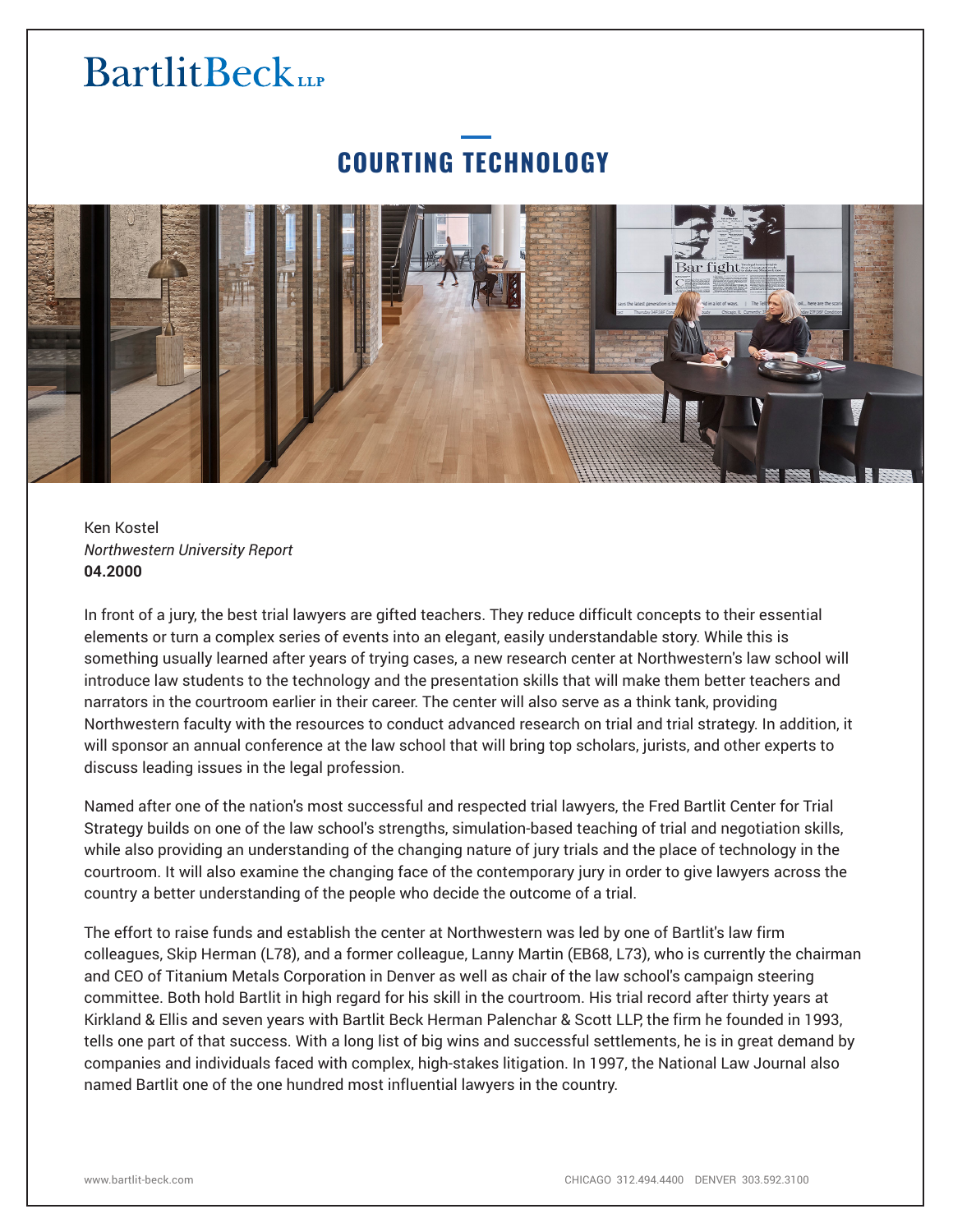## **BartlitBeck**

COURTING TECHNOLOGY

The lawyers at Bartlit Beck are best known for their highly effective use of technology, both in the preparation and presentation of a case. The firm's offices boast a fully equipped courtroom where Bartlit and his colleagues prepare for trial in realistic surroundings and with the most advanced trial presentation hardware and software available. They also meet to consider the best method for presenting information in a way that jurors will retain it. "Fred in unique in that he thinks about cases and the practice of law on a theoretical level, much like a professor," says Herman of Bartlit's leadership in formulating the firm's strategies regarding the use of technology in the courtroom. "He also has the ability to put his theories to successful real-life tests. He doesn't just think about the case he's on, he thinks about the broader implications of his ideas and the issues involved."

It is Bartlit's insight into the way technological changes are affecting litigation that brought Northwestern's law school and Bartlit Beck together to form the Bartlit Center. With one of the country's leading trial advocacy programs, David Van Zandt, dean of the law school, thinks Northwestern is uniquely positioned to take advantage of the school's growing relationship with Bartlit Beck to better prepare students for a successful legal career. "The center's work is opening up the student's eyes to far more than just the elements of a trial and how they fit together," explains Dean Van Zandt. "It will help us take a leadership role in understanding the strategic and technological complexities of litigation. I'm sure there will be quite a few law schools emulating the Bartlit Center in the future."

One class has already been offered to second-and third-year students through the Bartlit Center. Taught at the firm's offices, Trial Technology was led by Bartlit Beck partners Chris Lind (L94) and Peter Bensinger. According to Dean Van Zandt, using other firm's facilities for the center's courses not only strengthens the relationship between area firms and the school, but also allows the school time to consider what it might invest in terms of infrastructure for the programmatic center.

Trial Technology highlighted the use of technology in each stage of litigation-in discovery, during case preparation, and at trial-and challenged students to become better teachers in the courtroom. In Lind's view, the craft of presenting a trial to a jury needs to be addressed early so that students will get ahead of other lawyers just entering the profession and remain at the leading edge of changes in the field throughout their career. "The substantive law and the discreet skills such as doing a closing argument haven't really changed in the last one hundred years," he explains. "What we're teaching is an entirely different set of skills. In the past, students would have had to wait until they entered a firm to learn this, or until they taught themselves. Instead, we are leveraging technology to teach students how to be better, more efficient lawyers from the start."

Lind and Bensinger also emphasize skills that will help turn a complicated explanation into a coherent, compelling story and will give students an edge when they step before a live jury for the first time. The class received high praise from second-year student Eric Maurer. In addition to studying courtroom strategy and jury dynamics, assignments on graphic design, presentation skills, human learning, and aesthetics challenged Maurer in ways he didn't expect. "Facing a career that will develop into the next century, I'm glad I have a grasp on the cutting-edge technologies now that will make me a better teacher-attorney in the courtroom," he explains. "On the other hand, it's important to note a fundamental lesson reiterated in the course – that the goal is always to convey information as simply as possible. One of the real challenges is knowing when to leave the technology behind for simpler, more effective means of communication."